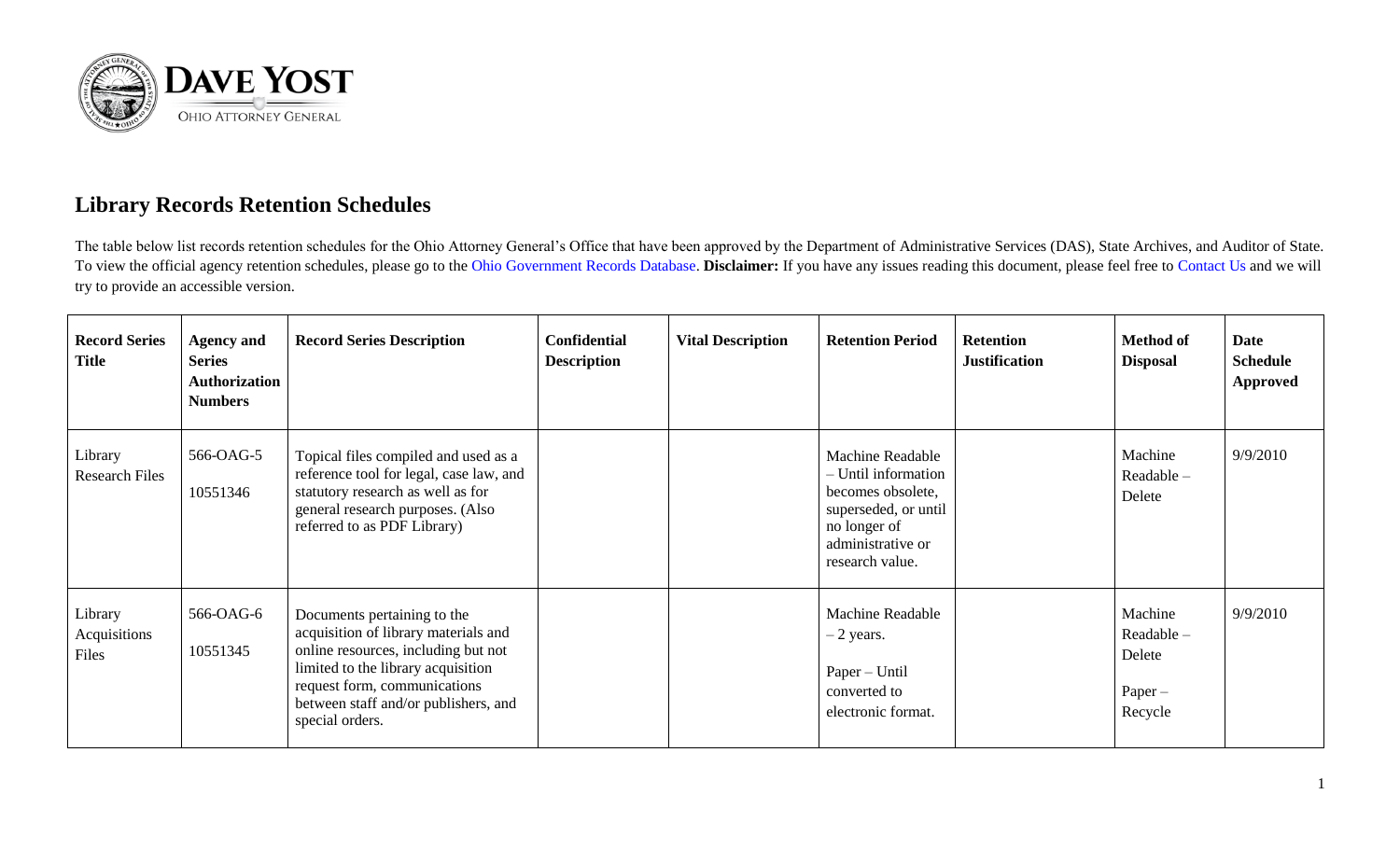

| <b>Record Series</b><br><b>Title</b>                                  | <b>Agency and</b><br><b>Series</b><br>Authorization<br><b>Numbers</b> | <b>Record Series Description</b>                                                                                                                                                                                                                                                               | <b>Confidential</b><br><b>Description</b>     | <b>Vital Description</b> | <b>Retention Period</b>                                                                                                           | <b>Retention</b><br><b>Justification</b> | <b>Method of</b><br><b>Disposal</b>                | <b>Date</b><br><b>Schedule</b><br><b>Approved</b> |
|-----------------------------------------------------------------------|-----------------------------------------------------------------------|------------------------------------------------------------------------------------------------------------------------------------------------------------------------------------------------------------------------------------------------------------------------------------------------|-----------------------------------------------|--------------------------|-----------------------------------------------------------------------------------------------------------------------------------|------------------------------------------|----------------------------------------------------|---------------------------------------------------|
| Online<br>Research and<br>Reference<br><b>Users Access</b><br>Records | 566-OAG-7<br>10551343                                                 | Documents created to control or<br>monitor individual access to a system<br>and its data, created for security<br>purposes, including but not limited to<br>user account records and password<br>files assigned to staff for the use of<br>proprietary online research and<br>reference tools. | ORC 149.433<br>(security/infrastruc<br>ture). |                          | <b>Machine Readable</b><br>- Until revised,<br>superseded or<br>obsolete.<br>Paper – Until<br>revised, superseded<br>or obsolete. |                                          | Machine<br>$Readable -$<br>Delete<br>Paper – Shred | 9/9/2010                                          |